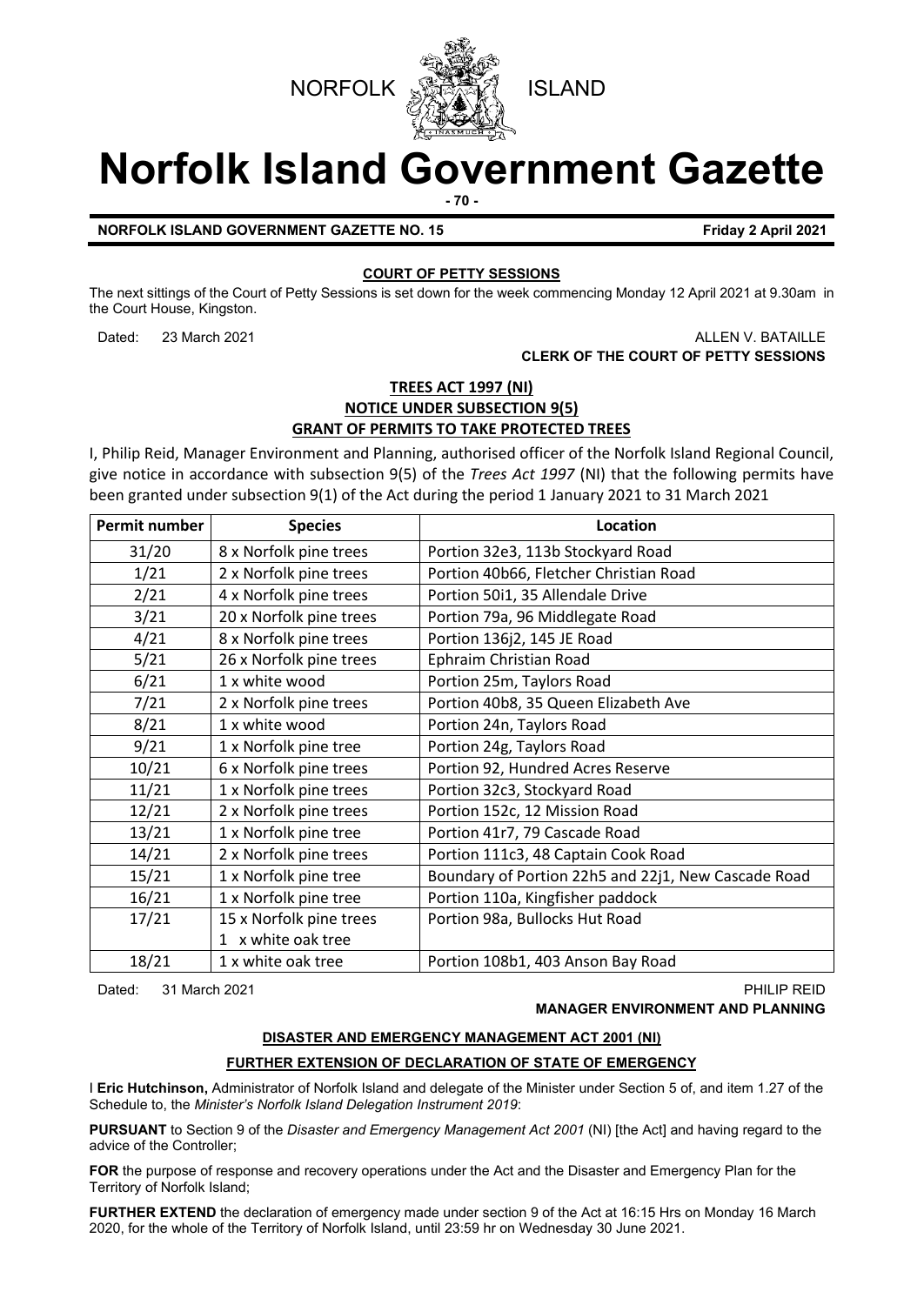## **DISASTER AND EMERGENCY MANAGEMENT ACT 2001 (NI)**

## **DECLARATION OF STATE OF DISASTER OR EMERGENCY (RECOVERY OPERATIONS) COVID-19 DIRECTIONS RECOVERY OPERATIONS (NO.1) 2021**

I, **George Ivor Andrew Plant**, Emergency Management Norfolk Island Controller:

- 1) under section 11(2)(g) of the *Disaster and Emergency Management Act 2001* (NI) am of the opinion that it is necessary to make directions in respect of recovery from the State of Emergency in respect of COVID-19 relating to the movement of persons within the disaster or emergency area as set out in the Schedule; and
- 2) under section 11(2)(h) of the *Disaster and Emergency Management Act 2001* (NI) am of the opinion that it is necessary to make directions in respect of recovery from the State of Emergency in respect of COVID-19 relating to the removal of persons within the disaster or emergency area who obstructs or threatens to obstruct recovery operations as set out in the Schedule; and
- 3) under section 11(2)(i) of the *Disaster and Emergency Management Act 2001* (NI) am of the opinion that it is necessary to make directions in respect of recovery from the State of Emergency in respect of COVID-19 relating to giving directions to persons whose responsibilities require him or her to engage in recovery operations.

#### **SCHEDULE**

#### **Direction 1 (2021) – Adjustment of COVID 19 measures – to commence 23:59 on 28 February 2021**

- 1. These Directions take effect at 23:59 on 28 February 2021 and remain in force while the State of Disaster or Emergency (Recovery Operations) is in force.
- 2. In these Directions:

*Persons* includes people residing on Norfolk Island, visiting Norfolk Island for holiday or work purposes

*COVID-19 hotspot* means a particular area of Australia decided by the Commonwealth Chief Medical Officer

*Incident Controller* means the person appointed under the State of Emergency in accordance with the NORDISPLAN

- 3. Persons will be permitted\* to travel to Norfolk Island without the need to quarantine provided they:
	- a. do not have COVID-19;
	- b. have not been in contact within anyone in the prior 14 days with COVID-19; and
	- c. have been granted a Norfolk Island Entry Pass\*.

\*Any person travelling to Norfolk Island may be denied entry without a Norfolk Island Entry Pass

- 4. A person whilst on Norfolk Island must comply with physical distancing principles as published from time to time on [\(http://www.norfolkisland.gov.nf/norfolk-islands-covid-19-advice\)](http://www.norfolkisland.gov.nf/norfolk-islands-covid-19-advice).
- 5. A person whilst on Norfolk Island must follow any directions in relation to COVID-19 from staff of the *Norfolk Island Hospital and Residential Aged Care Services (NIHRACS).*
- 6. A person or business on Norfolk Island must follow any advice or operational direction provided by the Incident Controller or authorised officer of the *Norfolk Island Police Force (NIPF)*in relation to COVID-19.
- 7. A person or business involving close contact with persons is required to keep a daily customer register. A business will be required to retain the records for a period of three months. The register must be produced upon request by the Incident Controller.

*\* Please Note \** 

- *Online applications required by all travellers prior to travel (within 72 hours of travel).*
- *While the State of Emergency is in place verification of where travellers are from will be required*
- *Travel to mainland states and territories is a matter for residents to seek approval from State and Territory Government authorities.*

Dated: 11 February 2021 Case of the Contract of the Contract of the Contract of the Contract of the Contract of GEORGE PLANT

**EMNI CONTROLLER**

### **CASUAL POSITIONS VACANT**

Norfolk Island Regional Council is seeking applications from enthusiastic, suitable persons to join the Council team. The relevant Position Description listing the full set of key accountabilities and competencies is available from our website <http://www.norfolkisland.gov.nf/your-council/working-council>

#### **Job Number: NIRC202021-13**

**Casual Customer Service Officer Liquor Bond (2008) -** \$24.79 per hour plus 25% casual loading.

To provide Liquor Bond customers with both efficient and effective professional customer service by undertaking a variety of activities including retail sales, processing of financial payments, managing/restocking liquor stocks and displays. **Enquiry Contact Officer – Howard Martin - phone +6723 22001 ext. 122 or emai[l howard.martin@nirc.gov.nf](mailto:howard.martin@nirc.gov.nf)**

Dated: 4 February 2021<br>Dated: 4 February 2021 **ADMINISTRATOR**